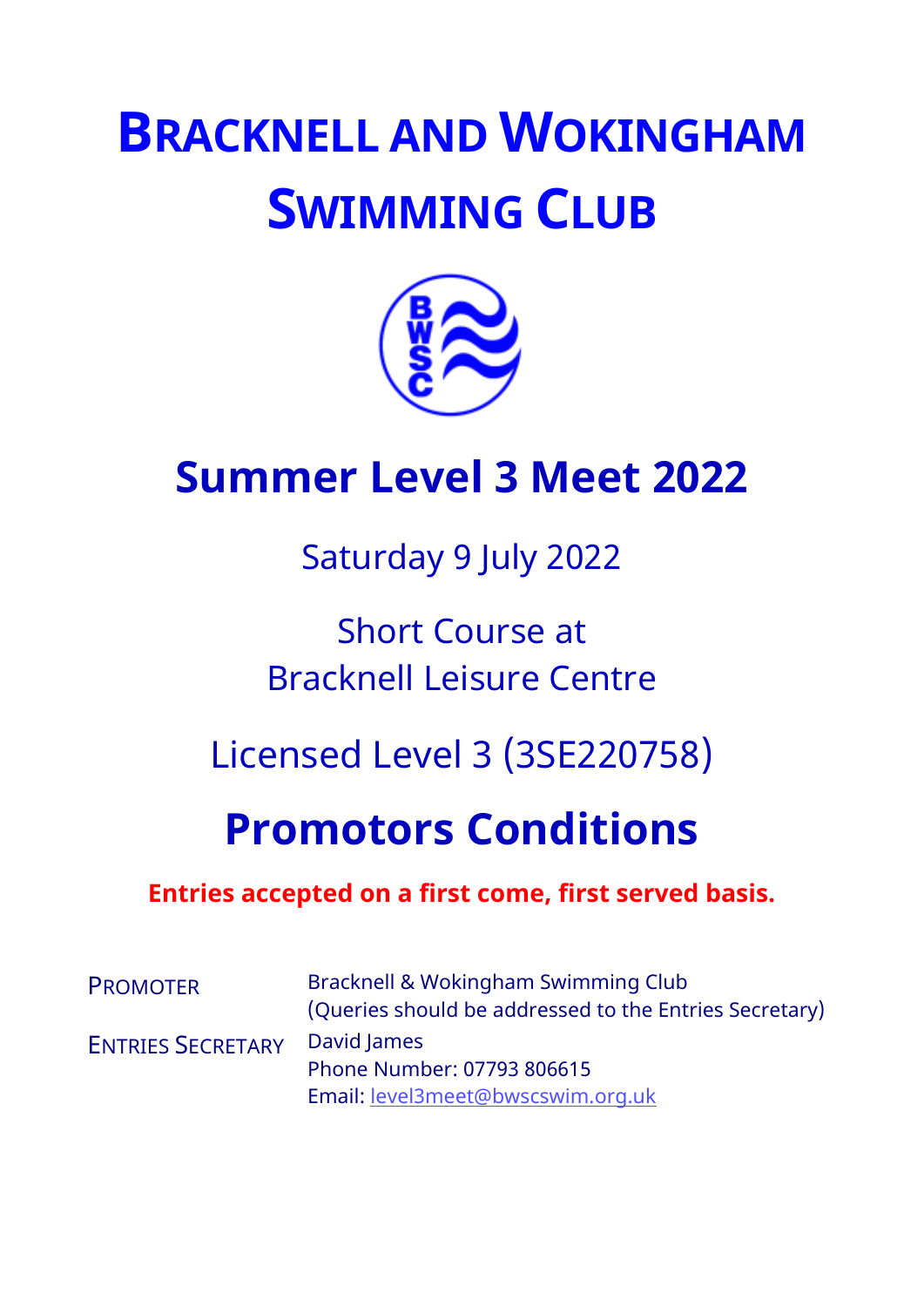

### Meet Information

#### Covid-19

This competition will be run under special Covid-19 conditions; detail of which are set out in the appendix to these conditions.

#### Entry Procedure

**All entries must be made and paid for using the online entry service. https://bsbasa.org/meet/bwscjt22.**

Payments can be made using a Credit or Debit card.

The entry fee per event is £7. Entries **open on Monday 4th April 2022** and **close at midnight on Monday 27th June 2022.** 

All entry times are short course and must be achieved after 9 July 2021. Long course times that have been converted to short course via ASA tables are permitted. In the first instance PB times from licensed meets should be submitted, but if this is not available, times from unlicensed meets and, exceptionally, time trial times set in training can be submitted as long as times are slower than the Upper Limit Time.

Entries will be accepted on a first come, first served basis. It is possible that we will need to stop accepting entries to the meet or individual sessions/events before the closing date (because the meet/session/event has reached capacity). Any entries made but not paid for at the time entries close may not be accepted.

Once the meet has closed for entries (midnight on 27 June 2022, or earlier as above) no refunds will be made for entries withdrawn after that time under any circumstances.

By entering via the online system, you are confirming that entrants:

- are Club Compete (formerly Category 2) registered swimmers, with their Swim England Registration numbers as provided in the on line entry process
- have all read and understood the Promoter's Conditions and accept them,
- are Club members of the entered clubs, and
- the dates of birth declared and entry times are correct,

We will be checking compliance with the membership conditions above, and any entries that do not comply may not be accepted. You can check your membership record at **https://www.swimmingresults.org/membershipcheck/**

A list of accepted/rejected entries together with important event information will posted to **https://www.bwscswim.org.uk/open-meets/level-3-open-meets/** as soon as possible after the closing date.

Classified disability swimmers may enter any event provided they meet the eligibility requirements above.

#### Upper Time Limits

In accordance with Swim England requirements for Level 3 licensed meets, there are Upper Limit Times. Swimmers who, at the time of entry, have achieved a time faster than the upper limit since 9 July 2021 are not eligible to enter.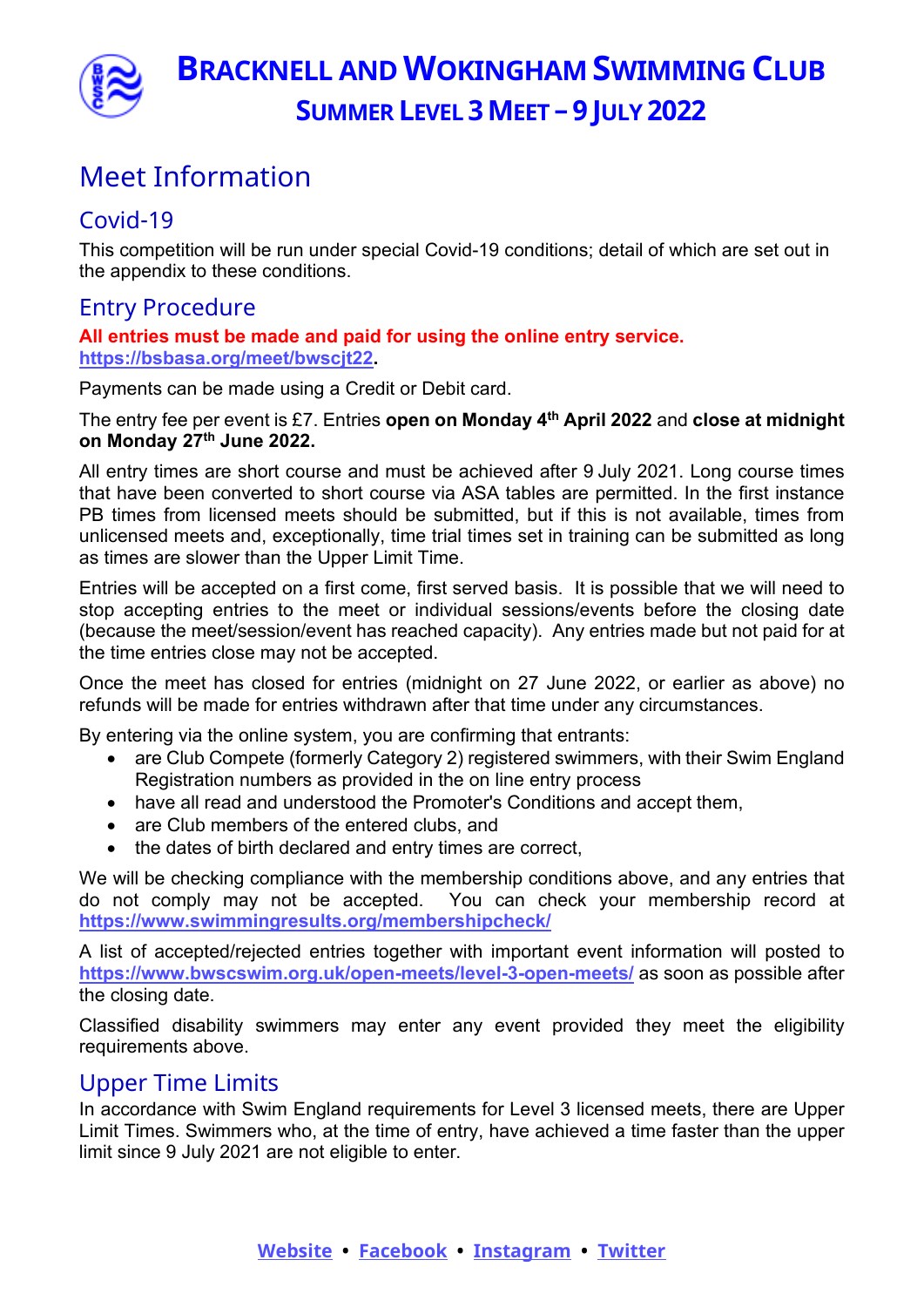

#### Meet Officials

Bracknell and Wokingham SC strive to provide a professionally run open meet and rely on the valuable contribution of officials who volunteer their time to support us. All clubs submitting entries are strongly encouraged to assist in the running of the meet by providing the details of any licensed officials who are willing to assist at this meet. Officials are asked to sign up at **https://www.swim-meet.com/Availability/?m=858**

#### Poolside Passes

Clubs attending may apply for Poolside Passes for coaches and team managers. We require clubs **entering more than 6 swimmers to purchase 1 poolside pass**, and thereafter **purchase poolside passes at the ratio of 1 pass per 10 swimmers** (per Swim England guidance).

The cost of a poolside pass is £25 per person which covers pre-meet reports, admission to poolside, programme of events, heat sheets and mid-session refreshments. Poolside passes must be purchased via the on-line entry system.

#### **Only individuals wearing a valid, visible poolside pass will be permitted on poolside**.

#### Swim England Laws

The meet will be held under Swim England Laws & Technical Rules of Racing. No jury of appeal will be appointed. Over the top starts will be used wherever possible. Swimmers must remain in their lane after finishing their race until the next race has started or instructed to leave the pool by the referee. Swimmers should promptly leave the pool by the side so as not to interfere with the timing system.

#### Recognition of Times

Swim England have licensed the meet as a Level 3. Times recorded at the meet will be accepted for entry into District and Regional Competitions and Championships. After the meet has concluded, results will be reported to Swim England Rankings.

#### Changes and Refunds

Once entered, swimmers will not be permitted to change their entry times.

No refunds will be made for withdrawals from events that have been closed to new entrants. Refunds will only be made where a swimmer has been rejected by the entries secretary if the meet is oversubscribed.

#### Time Trials

Time Trials may be offered where space and capacity permits. Time trials will be swum in the appropriate seeding order (but not normally in the final heat) based on submitted times which must not be faster that the upper limit times. Time trials will be offered on a first come first served basis. Competitors wishing to swim time trials should email the entries secretary prior to the meet (level3meet@bwscswim.org.uk), who will provide access to the online entry and payment system.

Please note, time trial requests must be made, and entries and payment submitted via the online system, before midday on Friday  $8<sup>th</sup>$  July 2022. There will be a charge of £8.50 per time trial swim. Time trials will not be accepted on the day of the meet.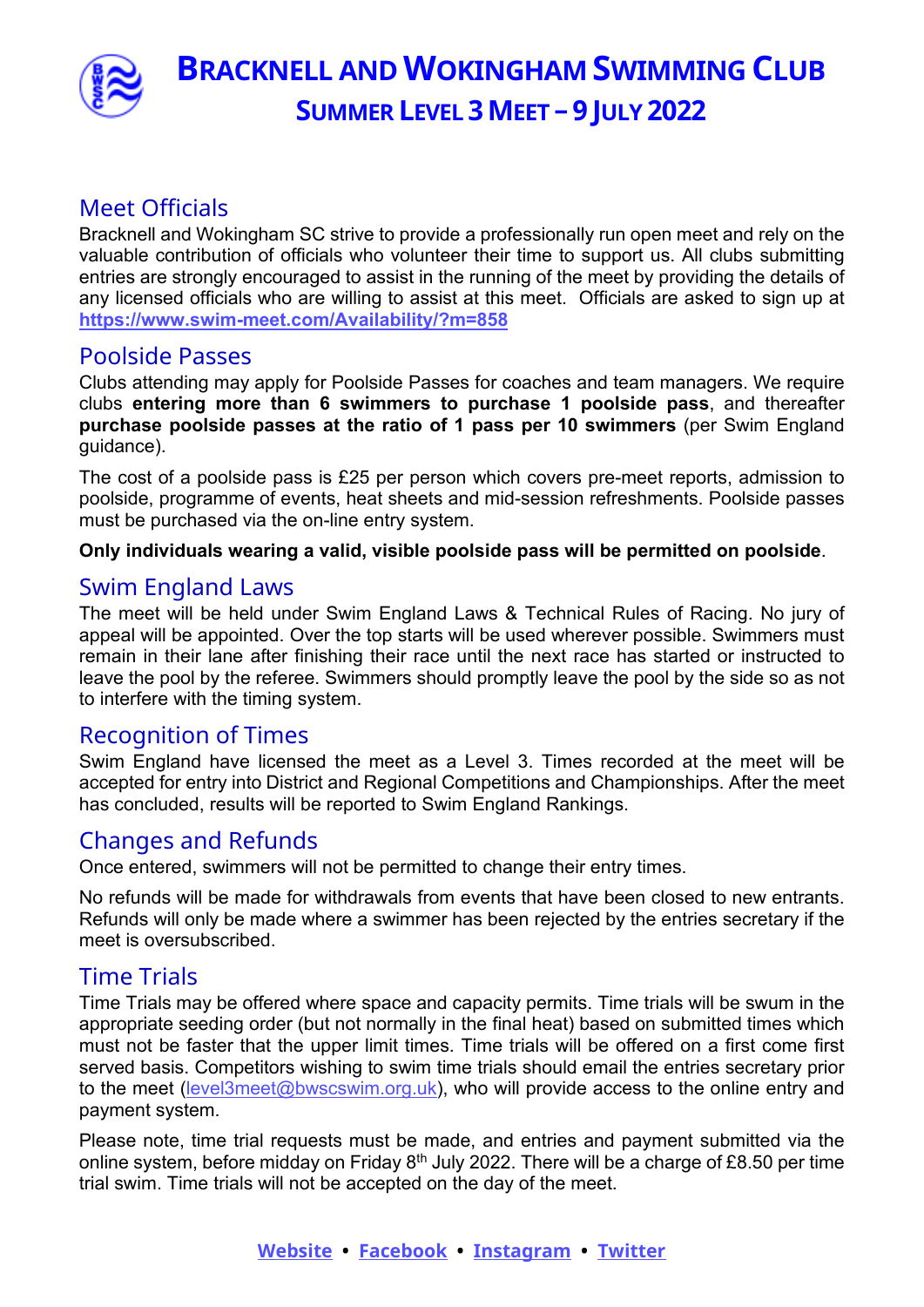

#### Programme of Events

The programme of events for the meet is attached. All events are open to all age groups. All age groups will be swum together in heats, which will be seeded from submitted entry times with slowest swimmers first. The final heat will be spearheaded.

**We will be holding a 50m Medley skins competition at the end of each session, with separate boys and girls events. The Junior Skins is for swimmers aged 12 & under and will be held following the end of session 1. The Senior Skins is for swimmers aged 13 & over and will be held immediately following the end of session 2. These are intended as some end of season fun and will not form part of the licensed level 3 meet and times will not be submitted to rankings. See the attached document for full details of the skins competition.**

The Promoter reserves the right to amend the Programme of Events to ensure the smooth running of the Meet.

#### Awards

All events are Heat Declared Winner (HDW). Awards will be made to the fastest three swimmers in each age group (ages are as of 9<sup>th</sup> July 2022).

Age groups are: 9 years, 10 years, 11 years, 12 years, 13 years, 14 years, 15 years & over

#### Other matters

Competitors in the first event of each session should report to the stewards 10 minutes before the scheduled start time. Otherwise, competitors should report to the stewards one clear event before the event in which they are competing.

Competitors who have entered must register their intention to swim at the meet, on the day of the meet. Full details of the registration process will be provided in the Information for Competitors Document which will be published shortly after entries have closed. **Competitors who do not register in accordance with the process in the Information for Competitors Document are unlikely to be able to swim.**

A secondary strobe for deaf swimmers may be available on request. S15 swimmers wishing to use the secondary strobe should contact the organisers before the day of the competition.

Any matter not covered in the conditions will be determined by the promoter and/or the Bracknell and Wokingham SC Open Meet Events Committee.

#### Use of Data

Entries for this meet are only accepted via the online entry system (see https://bsbasa.org/WebEntry/dataPolicy.html). The data collected from this system will be transferred to the BWSC Meet Management System. The information collected is necessary to organise/run this meet and may be used to:

- contact entrants and their clubs regarding entries and the organisation of the meet
- publish entry information on the BWSC website
- publish results at the meet venue and on the BWSC website
- publish results to the BSBASA start list and results system see https://bsbasa.org/MeetResults/privacy\_policy.html
- submit results to the Swim England Ranking system
- generate/send an aggregated report of results by club to the relevant club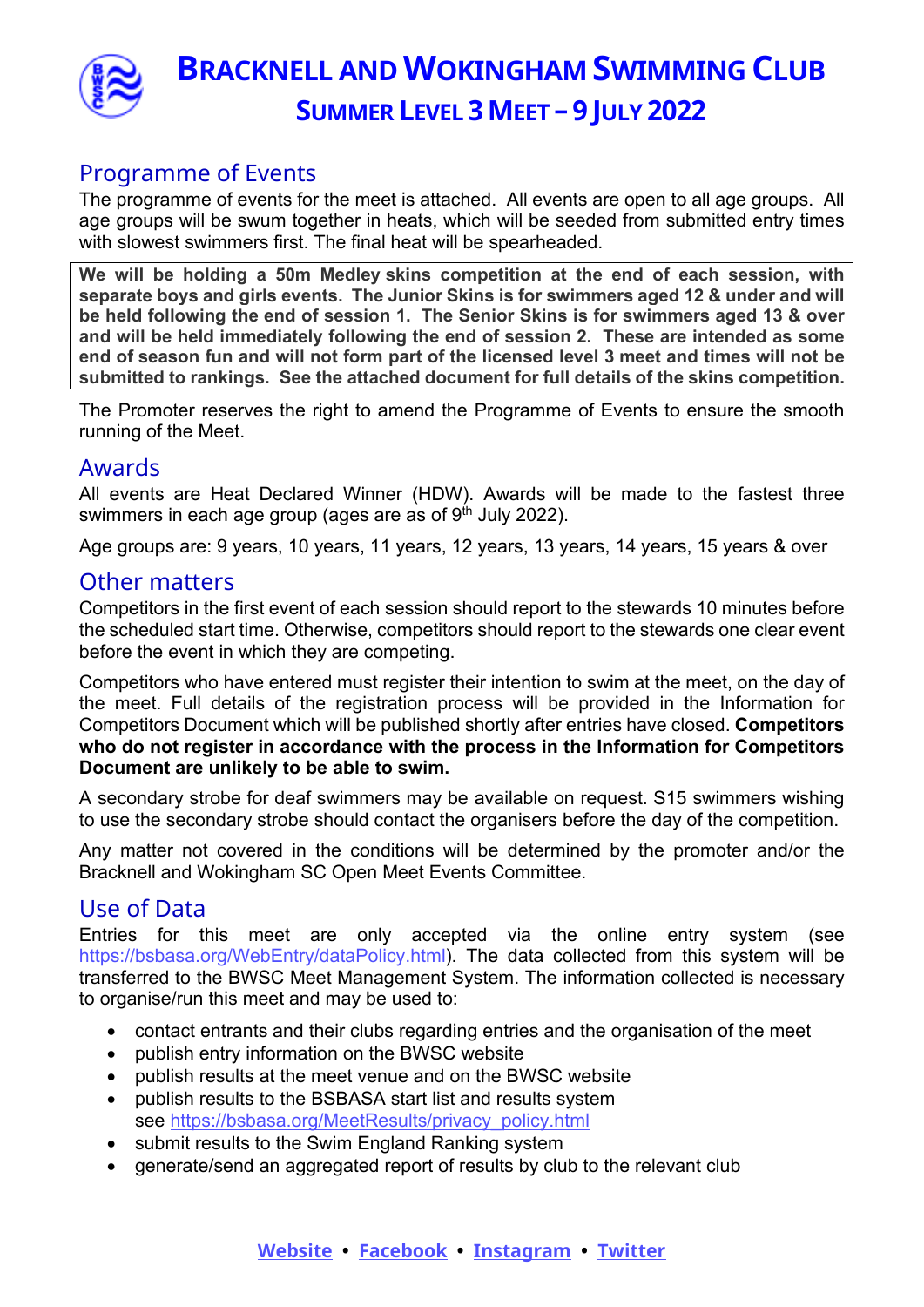

#### Photography Policy

By its very nature, this Open Meet is in a public arena. By entering this competition, the participant and their parents acknowledge that it may result in the recording and publication of his/her image. In line with Swim England guidance on the taking of photos, attendees may take photographs and videos where their swimmer is the main subject of the photo. Any such photos and videos may only be for their own personal use and may not be broadcast or published (including posting or web-streaming to the web) without the prior written consent of the Promoter. Other competitors nearby may be included in the shot but should not be the main subject of the photograph.

By entering, swimmers accept that their image may be captured and used as described above, Swimmers and parents who do not wish their images to be used should contact the promoter prior to entering.

### **Facilities**

#### Bracknell Leisure Centre

Bracknell Leisure Centre is situated on the A322 about one mile from Bracknell Town centre. It is easily accessed from both the M3 and M4. It has a large free car park.

The centre has two 6 lane 25m pools. The competition pool is deep and cool, so ideal for getting PBs, and has electronic timing. The training pool has anti-wave lane ropes and backstroke flags.

The centre also has a café (although the opening hours in July are not yet clear), and there is a "Little Waitrose" within 200m. There is a large Sainsbury's superstore less than a mile away.

Bracknell also has a wide range of shops and hotels.

#### Warm-up/Swim down

The competition pool will be available for warm-up before the start of each session; see the programme of events for provisional warm up timings. The training pool will be available for continuous warm up and swim down during the meet.

#### **Spectators**

We plan to admit spectators, subject to the prevailing covid situation, and as usual an entry fee will be applicable, plus meet programmes will be available to purchase. It may be necessary to limit the number of spectators in line with the prevailing restrictions and pool capacity and further details will be provided nearer the time.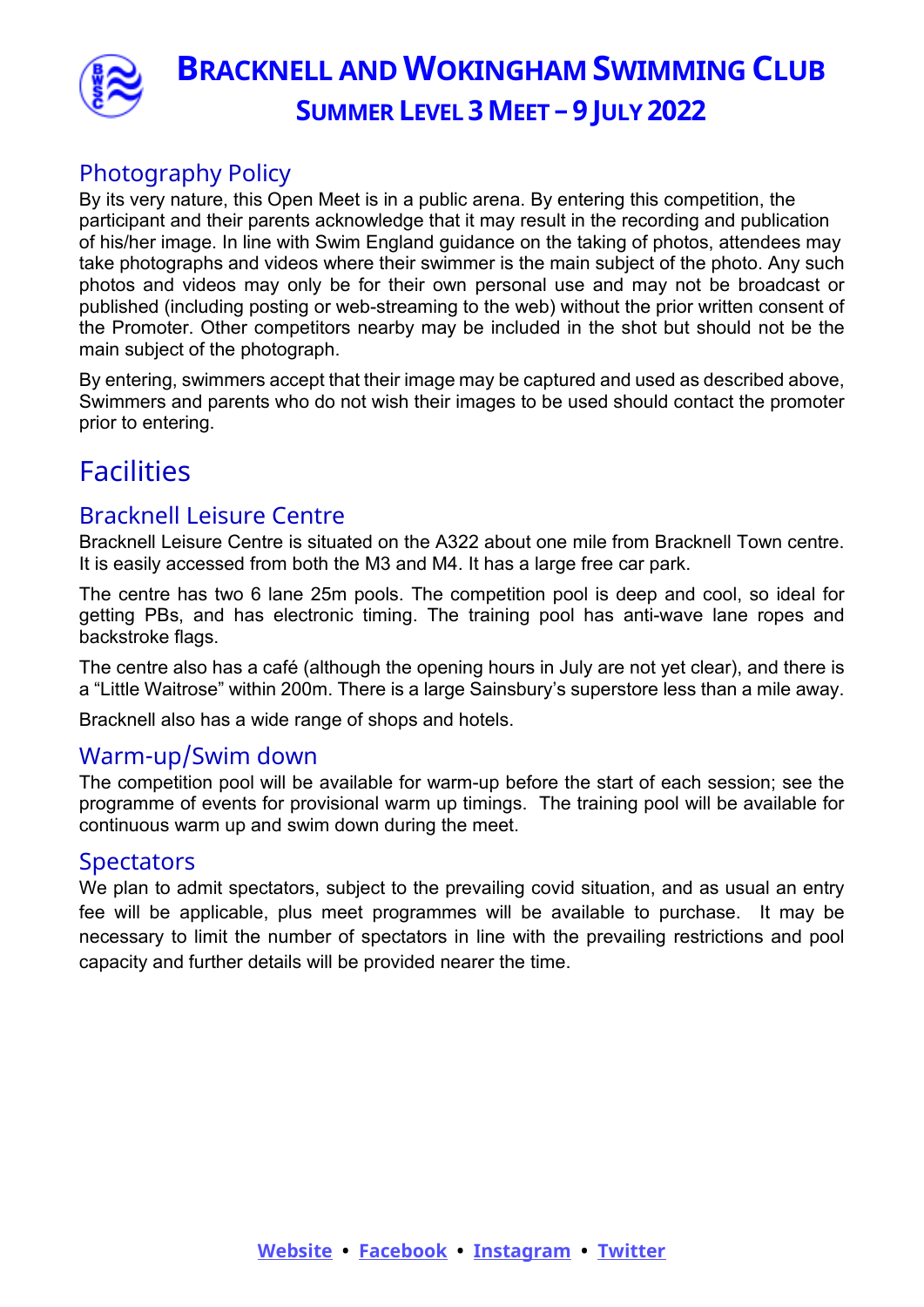

### Skins Competition

- 1. Each 'Skins Competition' will be a continuous competition commencing with 6 competitors and over a continuous series of races over a distance of 50m. One or more competitors to be eliminated in each round until a winner is determined. Races in each competition will take place following an interval of 2 minutes 30 seconds from the start of the previous race, a warning signal being given 10 seconds prior to the start of each round.
- 2. Skins competitions will be held for: (a) Junior Girls – 12 years & under  $\{a\}$  held at the end (b) Junior Boys – 12 years & under  $\{ \}$  of session 1 (c) Senior Girls – 13 years & over  $\{ch\}$  held at the end (d) Senior Boys  $-13$  years & over and a session 2

Events (a) and (b) will swim concurrently at the end of session 1, starting with the Girls competition, and with a separation of approximately 75 seconds.

Events (c) and (d) will swim concurrently at the end of session 2, starting with the Girls competition, and with a separation of approximately 75 seconds.

- 3. A cash prize of £25 will be given to the winner of each of the 4 events. The last 3 swimmers competing in each of the 4 events will also be awarded a presentation glass trophy.
- 4. The six boys and six girls aged 12 & under with the fastest times in the 100m Individual Medley event as per the published results of that event will be invited to take part in the Junior Skins Competition. The six boys and six girls aged 13 & over with the fastest times in the 100m Individual Medley event as per the published results of that event will be invited to take part in the Senior Skins Competition. Competitors swimming time trials are not eligible for the Skins Competition. The names of the invited swimmers will be announced as soon as possible following completion of the 100m Individual Medley event and invited swimmers should confirm their participation by the time stipulated in the announcement. In the event that an invited swimmer does not confirm their participation by the stipulated time, the promoters may (at their discretion and if time allows) invite the next fastest swimmer until 6 swimmers in each event have accepted the invitation. Should there be an equality of time then selection will be by draw.
- 5. Should a swimmer who has accepted later withdraw or not report for the Competition, there will be no replacement with the next fastest swimmer. However all 5 rounds WILL take place to keep rotation of races correct, even though the withdrawal will mean that no swimmer is eliminated.
- 6. Lanes will be allocated on the basis of 'spearheading' in accordance with FINA swimming rule SW312 – the fastest swimmer occupying the centre lane. Swimmers are required to swim in their allocated lane for each round whilst they remain in the competition until the final race. The remaining two swimmers in the final race will occupy the centre lanes –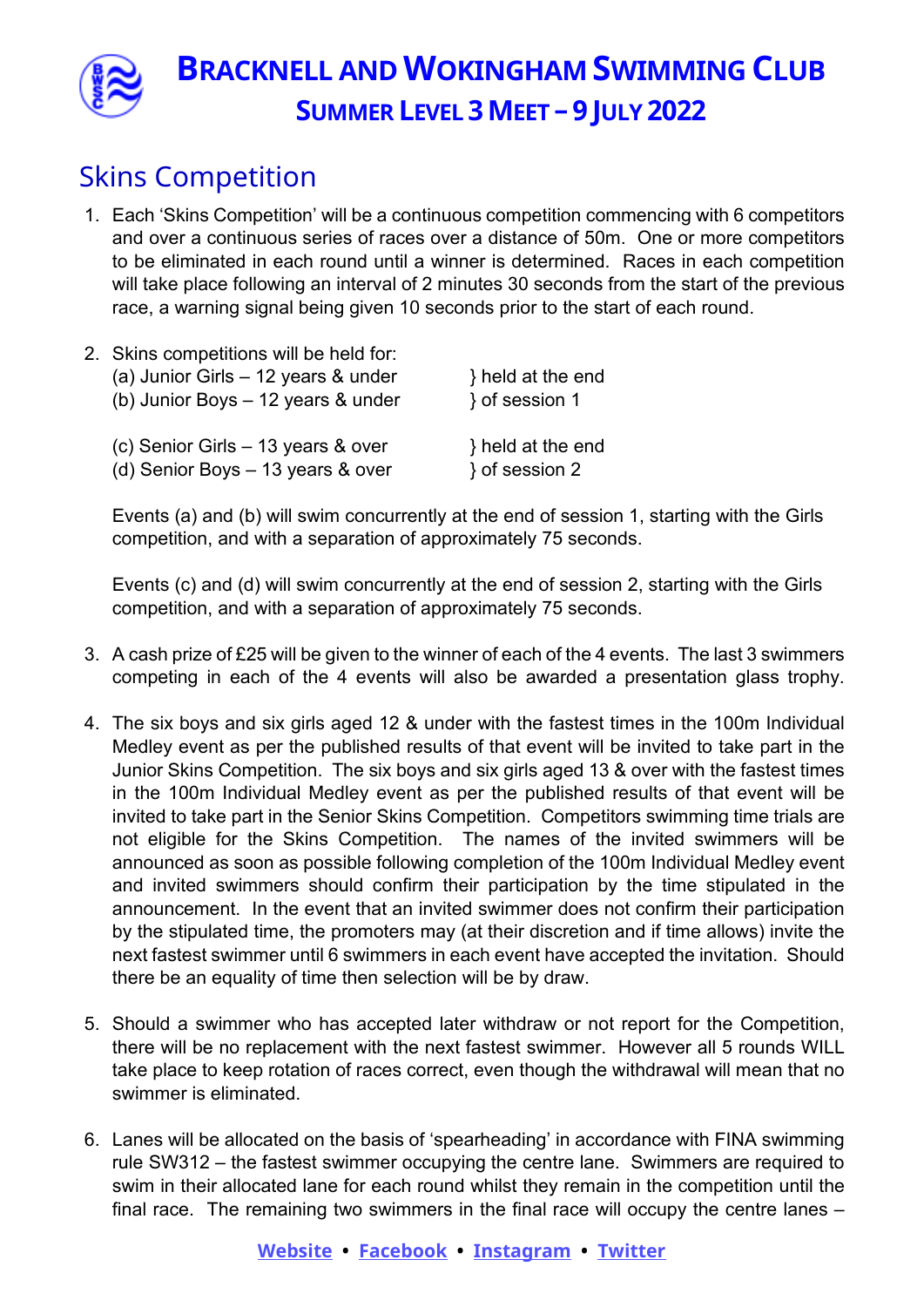

the fastest swimmer from the preceding round occupying Lane 3 the second swimmer in Lane 4.

- 7. The stroke for each individual race will be by random draw from a choice of Freestyle, Breaststroke, Butterfly and Backstroke. The draw for the stroke to be contested in the first round will be undertaken by the Referee. Draws for subsequent rounds will be by the swimmer eliminated from the previous round. If more than one swimmer is eliminated in a round, the draw will be by the first swimmer eliminated, or by decision of the Referee if eliminated at the same time.
- 8. The first race in each Competition will commence in accordance with Swim England Swimming Rules governing the Start of the selected stroke. Each race shall be over a distance of 50m.
- 9. Subsequent rounds will start at the starting end of the pool, following an interval of 2 minutes 30 seconds from the previous Start. A warning by whistle will be given 10 seconds prior to the Starting signal being sounded. No verbal commands or other commands by whistle will be given. Competitors' feet, or hands in the case of Backstroke, must be in contact with the Starting Platform or Grips when the Start Signal is given. For Backstroke rounds competitors will start in the water with both hands holding the starting grips. For forward starts swimmers are required to have at least one foot at the front of the Starting Platform.
- 10. In all races, swimmers are required to comply with the FINA Swimming Rules regarding Stroke and Finish conditions. Failure to do so will lead to elimination by disqualification.
- 11. The slowest competitor in each round shall be eliminated unless a competitor has been eliminated by disqualification, in which case the slowest competitor remains in the competition.
- 12. Determination of the fastest and slowest swimmer will be by the Referee in accordance with FINA Swimming Rules.
- 13. Times achieved by swimmers are not to be used for any other purpose (and will not be submitted to Swim England Rankings). Determination of the slowest swimmer will be by the Referee utilising either Automatic Officiating Equipment (AOE) or manual Finish Judges, in accordance with FINA Swimming Rules governing placing.
- 14. In the case of more than one swimmer being disqualified, or a dead heat for the slowest swimmer all affected swimmers are eliminated. In such a case, no swimmer will be eliminated in the following round (or rounds, as appropriate).
- 15. Should for any reason the competition have to be halted before its conclusion it shall restart with a re-swim of the round halted, or subsequent round if halted following the correct completion of a round. The Start of the recommencement of the competition will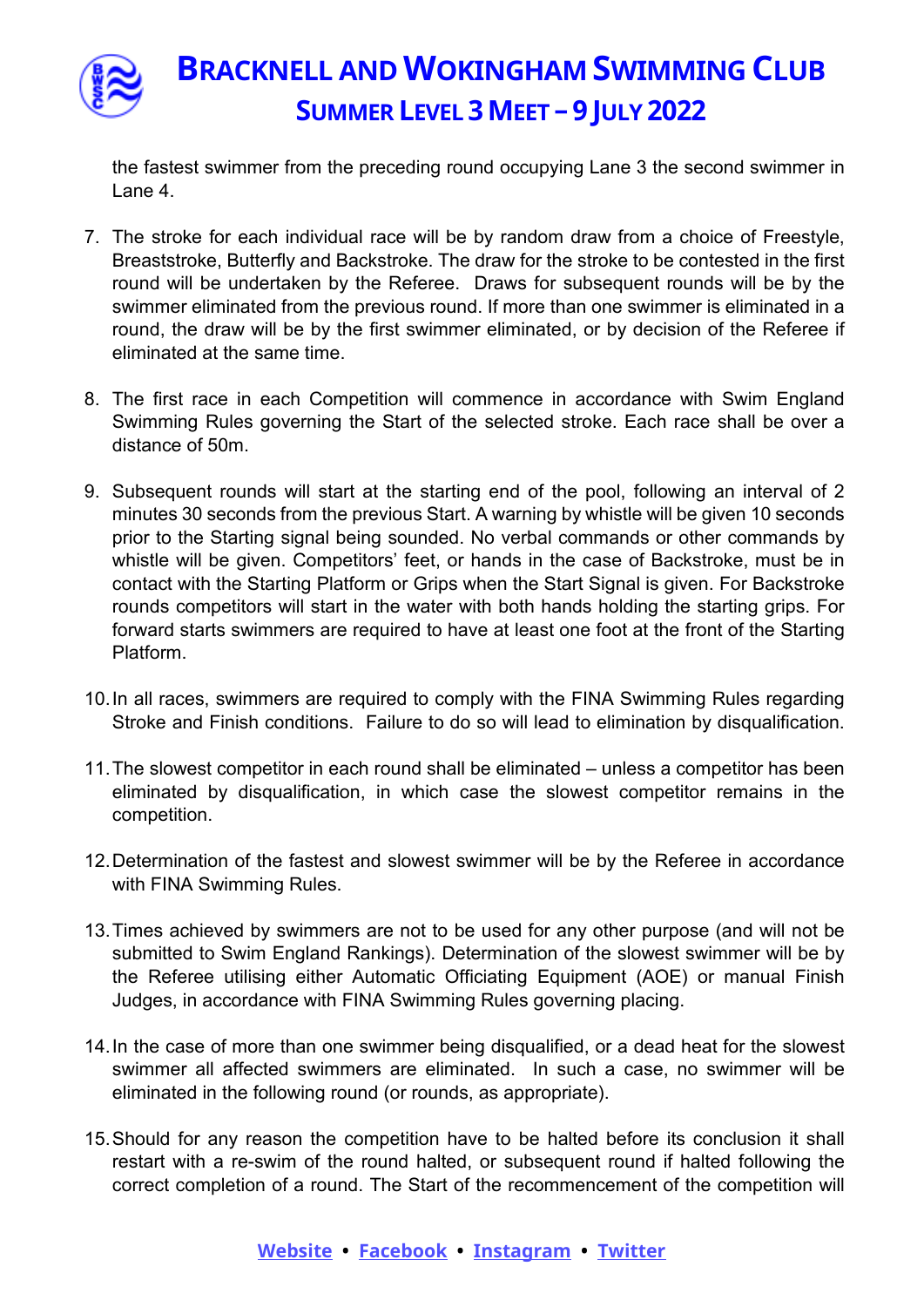

be in accordance with the FINA Swimming Rules of the relevant stroke.

- 16. In the case of a dead heat or double disqualification in the final race, it will be re-swum as an additional round in accordance with the conditions, the referee to draw the stroke. Determination of the result following a second dead heat or double disqualification maybe determined by any means agreed by the affected swimmers, e.g. further swim off or dividing the prizes.
- 17. Any event or occurrence not covered in these conditions to be determined by the Promoter.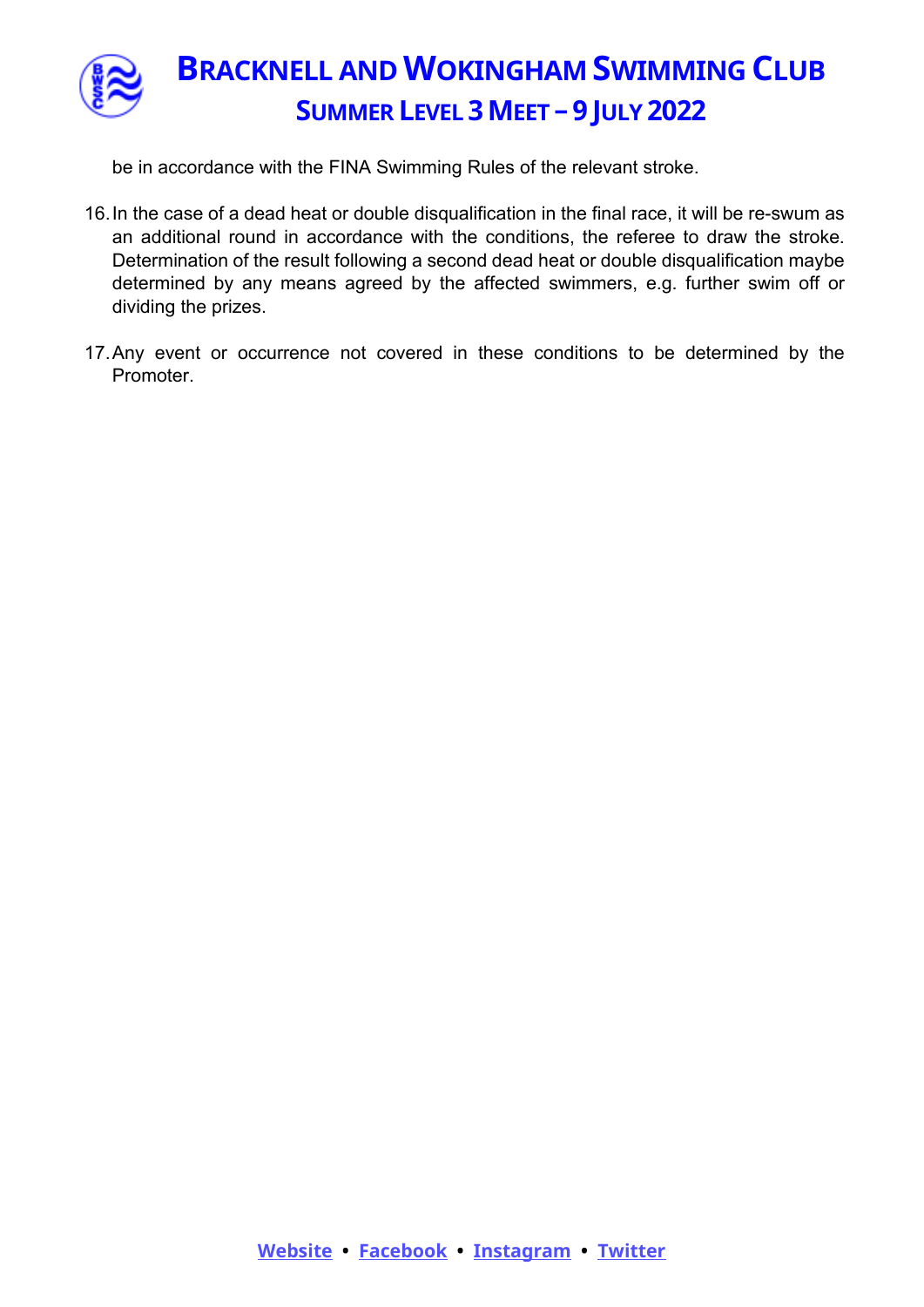

## Upper Limit Times

#### Boys

| <b>Event</b> |                        | <b>Age Group</b> |         |         |         |         |         |         |         |
|--------------|------------------------|------------------|---------|---------|---------|---------|---------|---------|---------|
|              |                        | 9                | 10      | 11      | 12      | 13      | 14      | $15+$   |         |
|              | 50m Freestyle          | <b>ULT</b>       | 31.00   | 31.00   | 28.00   | 27.00   | 25.00   | 24.50   | 24.00   |
|              | 100m Freestyle         | <b>ULT</b>       | 1:04.00 | 1:04.00 | 1:02.00 | 58.00   | 55.00   | 53.00   | 51.00   |
|              | 200m Freestyle         | <b>ULT</b>       | 2:22.00 | 2:22.00 | 2:14.00 | 2:07.00 | 2:04.00 | 2:01.00 | 1:55.00 |
|              | 50m Butterfly          | <b>ULT</b>       | 34.00   | 34.00   | 31.00   | 29.00   | 28.00   | 27.00   | 26.00   |
|              | 100m Butterfly         | <b>ULT</b>       | 1:17.00 | 1:17.00 | 1:09.00 | 1:03.00 | 1:01.00 | 58.00   | 55.00   |
|              | 200m Butterfly         | <b>ULT</b>       | 3:14.00 | 3:14.00 | 2:36.00 | 2:24.00 | 2:18.00 | 2:12.00 | 2:06.00 |
|              | 50m Backstroke         | <b>ULT</b>       | 35.00   | 35.00   | 32.00   | 30.00   | 28.00   | 27.00   | 26.00   |
|              | 100m Backstroke        | <b>ULT</b>       | 1:16.00 | 1:16.00 | 1:11.00 | 1:04.00 | 1:02.00 | 1:01.00 | 59.00   |
|              | 200m Backstroke        | <b>ULT</b>       | 2:46.00 | 2:46.00 | 2:33.00 | 2:25.00 | 2:19.00 | 2:12.00 | 2:04.00 |
|              | 50m Breaststroke       | ULT.             | 41.00   | 41.00   | 39.00   | 36.00   | 34.00   | 32.00   | 29.00   |
|              | 100m Breaststroke      | <b>ULT</b>       | 1:30.00 | 1:30.00 | 1:23.00 | 1:18.00 | 1:13.00 | 1:09.00 | 1:03.00 |
|              | 200m Breaststroke      | <b>ULT</b>       | 3:20.00 | 3:20.00 | 3:04.00 | 2:50.00 | 2:44.00 | 2:33.00 | 2:16.00 |
|              | 100m Individual Medley | <b>ULT</b>       | 1:19.00 | 1:19.00 | 1:12.00 | 1:07.00 | 1:05.00 | 1:02.00 | 58.00   |
|              | 200m Individual Medley | <b>ULT</b>       | 2:45.00 | 2:45.00 | 2:34.00 | 2:22.00 | 2:16.00 | 2:09.00 | 2:02.00 |

#### Girls

| <b>Event</b> |                        | <b>Age Group</b> |         |         |         |         |         |         |         |
|--------------|------------------------|------------------|---------|---------|---------|---------|---------|---------|---------|
|              |                        | 9                | 10      | 11      | 12      | 13      | 14      | $15+$   |         |
|              | 50m Freestyle          | <b>ULT</b>       | 32.00   | 32.00   | 30.00   | 29.00   | 28.00   | 27.00   | 26.50   |
|              | 100m Freestyle         | <b>ULT</b>       | 1:12.00 | 1:12.00 | 1:04.00 | 1:02.00 | 1:00.00 | 58.00   | 56.00   |
|              | 200m Freestyle         | <b>ULT</b>       | 2:36.00 | 2:36.00 | 2:17.00 | 2:14.00 | 2:10.00 | 2:06.00 | 2:02.00 |
|              | 50m Butterfly          | ULT.             | 36.00   | 36.00   | 33.00   | 31.00   | 30.00   | 29.00   | 28.00   |
|              | 100m Butterfly         | <b>ULT</b>       | 1:24.00 | 1:24.00 | 1:12.00 | 1:08.00 | 1:07.00 | 1:05.00 | 1:03.00 |
|              | 200m Butterfly         | <b>ULT</b>       | 3:02.00 | 3:02.00 | 2:43.00 | 2:37.00 | 2:34.00 | 2:21.00 | 2:19.00 |
|              | 50m Backstroke         | <b>ULT</b>       | 37.00   | 37.00   | 34.00   | 32.00   | 31.00   | 30.00   | 29.00   |
|              | 100m Backstroke        | <b>ULT</b>       | 1:19.00 | 1:19.00 | 1:12.00 | 1:07.00 | 1:05.00 | 1:03.00 | 1:02.00 |
|              | 200m Backstroke        | <b>ULT</b>       | 2:51.00 | 2:51.00 | 2:31.00 | 2:27.00 | 2:23.00 | 2:19.00 | 2:15.00 |
|              | 50m Breaststroke       | ULT.             | 43.00   | 43.00   | 38.00   | 36.00   | 34.00   | 33.00   | 33.00   |
|              | 100m Breaststroke      | <b>ULT</b>       | 1:35.00 | 1:35.00 | 1:25.00 | 1:20.00 | 1:15.00 | 1:12.00 | 1:10.00 |
|              | 200m Breaststroke      | <b>ULT</b>       | 3:25.00 | 3:25.00 | 2:58.00 | 2:52.00 | 2:46.00 | 2:41.00 | 2:35.00 |
|              | 100m Individual Medley | <b>ULT</b>       | 1:24.00 | 1:24.00 | 1:15.00 | 1:13.00 | 1:08.00 | 1:05.00 | 1:03.00 |
|              | 200m Individual Medley | <b>ULT</b>       | 2:56.00 | 2:56.00 | 2:35.00 | 2:30.00 | 2:25.00 | 2:20.00 | 2:15.00 |

All times are short course (i.e.: a 25m pool). Ages are as of 9 July 2022.